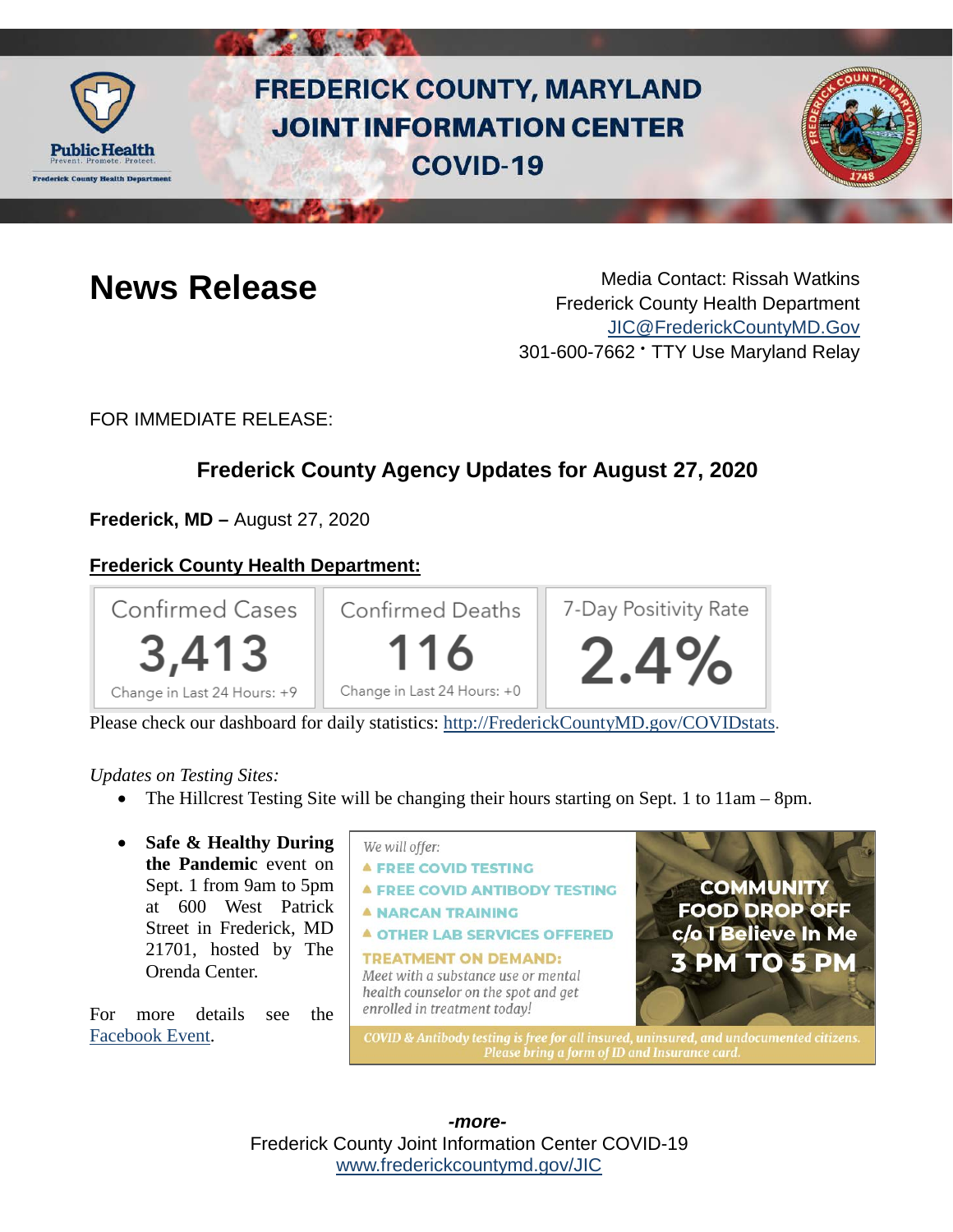

#### **Page 2/JIC**

#### *Hiring:*

Frederick County Health Department is currently hiring the following positions for the COVID-19 response:

- Community Health Nurse II (COVID Health and Wellness Liaison)
- Occupational Safety and Health Compliance Officer II
- Occupational Safety and Health Compliance Officer Supervisor
- Community Health Outreach Workers for Contact Investigation and Tracing
- Long Term Care Facility (LTCF) Liaison
- Fiscal Accounts Technician II
- Greeter
- Collection Assistant
- Registration
- Flow Monitor
- Specimen Collector
- Site Supervisor

For more information about the positions, go to our [Jobs Opportunities page.](http://md-frederickcountyhealth.civicplus.com/410/Job-Opportunities) To apply, please complete the [Maryland State Application](https://health.frederickcountymd.gov/DocumentCenter/View/6073/MarylandStateApplication) and submit or email it to [mwiley@frederickcountymd.gov.](mailto:mwiley@frederickcountymd.gov.)

#### **Frederick County Public Schools:**

The Board of Education of Frederick County realizes that in these unprecedented times there is a great deal of anxiety and uncertainty as we prepare for a virtual re-opening. This is, and will continue to be, a learning process for all stakeholders. We have every confidence in our teachers, administrators, support staff, and central office personnel to be responsive to the needs of students and families of FCPS. In a normal year, educators work extremely hard as they set up their classrooms, learn additional skills, absorb a multitude of information, and prepare to welcome new students on the first day of school in the hopes of having the best year ever. With the current situation, all preparation that occurs in a regular year has multiplied. Our educators are attempting something they have never experienced themselves, and yet they are already making amazing strides with designing virtual classrooms, creating teaching spaces, learning new technology, and implementing all of the other aspects of this unique beginning. We ask the FCPS community to have patience as our system rolls out the inaugural stage of virtual teaching and learning. Modifications will no doubt be necessary, and flexibility will be the word of the day as everyone begins the journey in this new model of education. We will work through this together, always looking forward to the time when students and staff will return to in-person instruction. Thank you for your understanding and support.

#### *-more-*

Frederick County Joint Information Center COVID-19 [www.frederickcountymd.gov/JIC](https://frederickcountymd.gov/JIC)